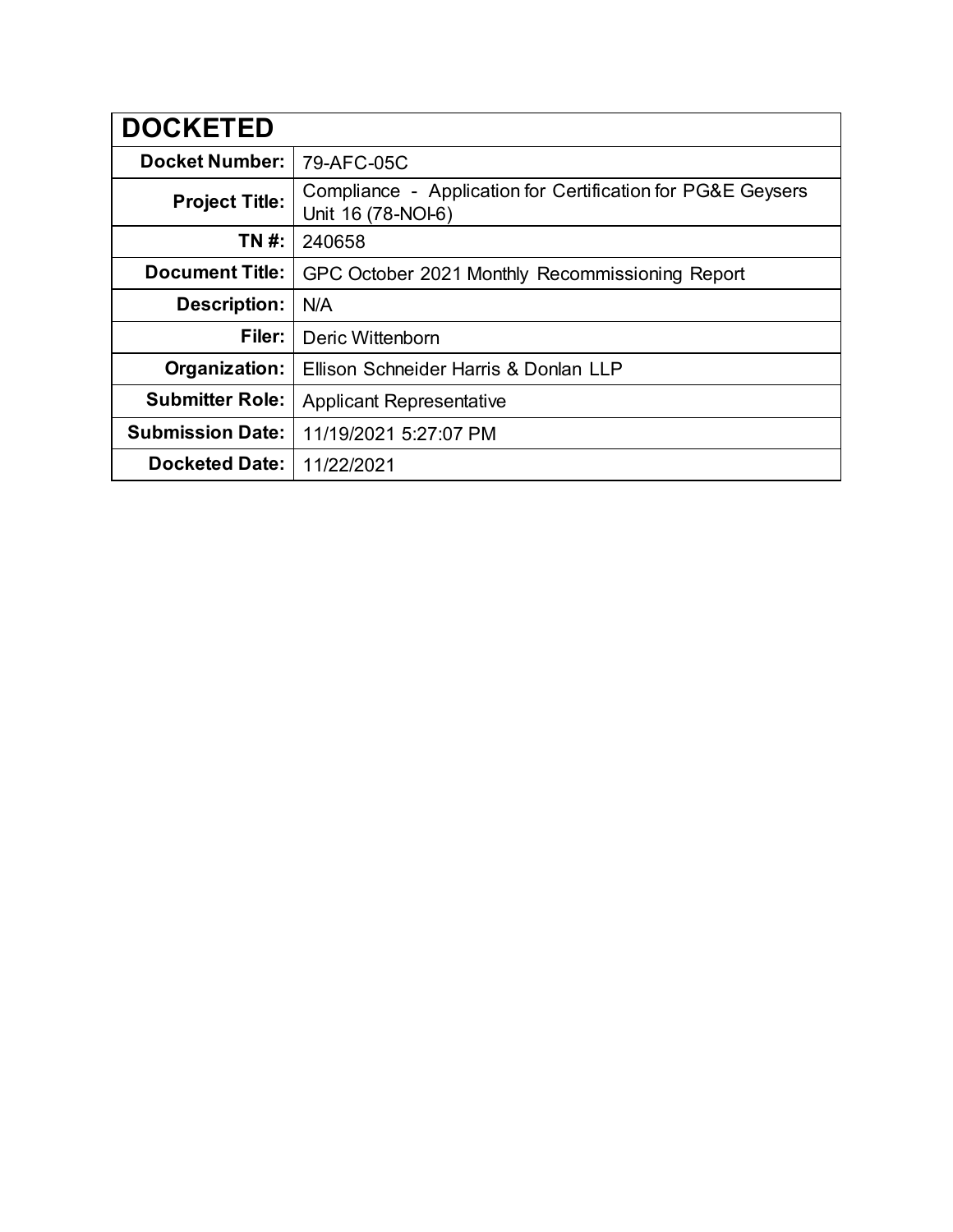

November 10, 2021

#### *Submitted Via E-Mail*

Eric Veerkamp Compliance Project Manager Siting, Transmission and Environmental Protection (STEP) Division California Energy Commission 1516 Ninth Street, MS-2000 Sacramento, CA 95814 E-Mail: Eric.Veerkamp@energy.ca.gov

#### **RE: October 2021 Monthly Recommissioning Report for Geysers Power Company, LLC plants: Geysers Unit 3, Sonoma (80-AFC-01C); Geysers Unit 17, Lake View (79- AFC-01C); Geysers Unit 18, Socrates (79-AFC-03C); Geysers Unit 19, Calistoga (81-AFC-01C); and Geysers Unit 20, Grant (82-AFC-01C)**

Dear Mr. Veerkamp:

Consistent with COM-4, and as part of Geysers Power Company's ("GPC") ongoing efforts to keep the Energy Commission informed of fire system recommissioning at the Geysers, GPC is providing the enclosed report summarizing the October 2021 recommissioning activities at the above listed geothermal power plants. This monthly report covers recommissioning activities during the October 1-31, 2021 period and provides recommissioning schedule updates. The monthly report is comprised of the body of the report and two confidential appendices.

Please let us know if you have any questions regarding this report.

Sincerely,

 $\sqrt{s}$ /s/

Chase K. Maxwell E-Mail: ckm@eslawfirm.com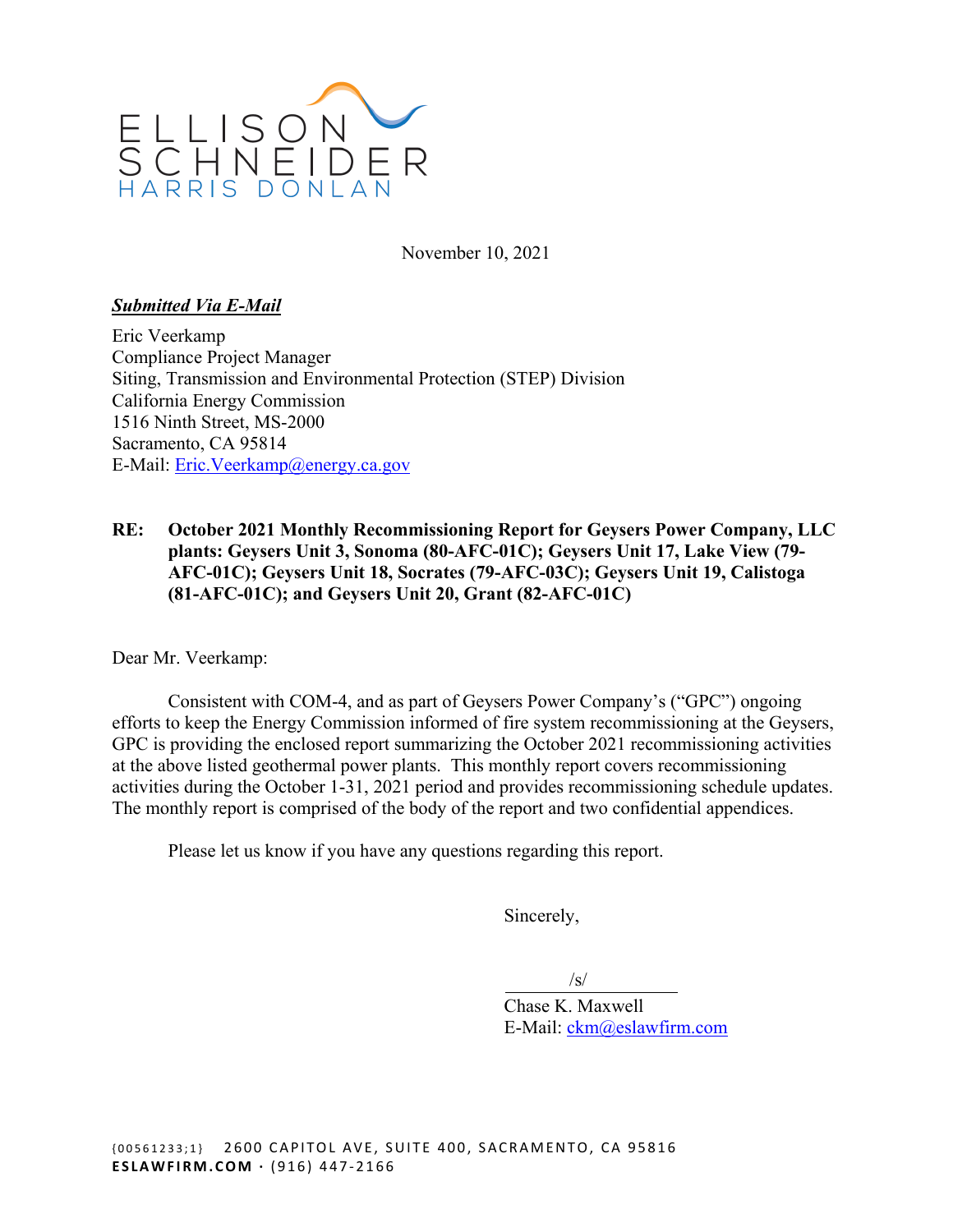# **Geysers Power Company, LLC**

**Unit 3 (80-AFC-01C) Unit 17 (79-AFC-01C)**  **Unit 19 (81-AFC-01C) Unit 18 (79-AFC-03C) Unit 20 (82-AFC-01C)** 

# **Recommissioning Activity Report for October 2021 And Confidential Appendices**

#### **Submitted November 10, 2021**

Pursuant to COM-4, and as part of Geysers Power Company's ("GPC") ongoing efforts to keep the Energy Commission informed of fire system recommissioning activities at the Geysers, GPC is providing this report summarizing the recommissioning activities at Sonoma, Unit 3 (80-AFC-01C), Lakeview, Unit 17 (79-AFC-03C), Socrates, Unit 18 (79-AFC-03C), Calistoga, Unit 19 (81-AFC-01C), and Grant, Unit 20 (82-AFC-01C) collectively referred to herein as "the Geysers." This report covers recommissioning activities during October 2021 (October 1-31, 2021) and provides recommissioning schedule updates.

#### **1. Fire Protection Project Status**

The Fire Protection Recommissioning project at the Geysers continued in the month of October. GHD completed the drawings for the replacement of the CO2 turbine bearing system at Unit 3 and the drawings were submitted to NV5 for approval. The Unit 17 new UL rated fire pumps were delivered and installation has begun with foundation installation.

Unit 16 final recommissioning occurred in the month of August, and Unit 18 and Unit 20 final recommissioning occurred in the month of October. As recommissioning at these sites is completed, these sites will not continue to be included in these monthly reports.

#### **2. Items Completed During the Month**

Items completed in October are discussed in this section, below. Ongoing Maintenance and Construction Activities are discussed in Confidential Appendix A.

Unit 3

• No Routine inspection, testing, and/or Maintenance was conducted.

#### Unit 16

No Routine inspection, testing, and/or Maintenance was conducted.

Unit 17

• No Routine inspection, testing, and/or Maintenance was conducted.

Unit 18

 ${00561223;1}$  1